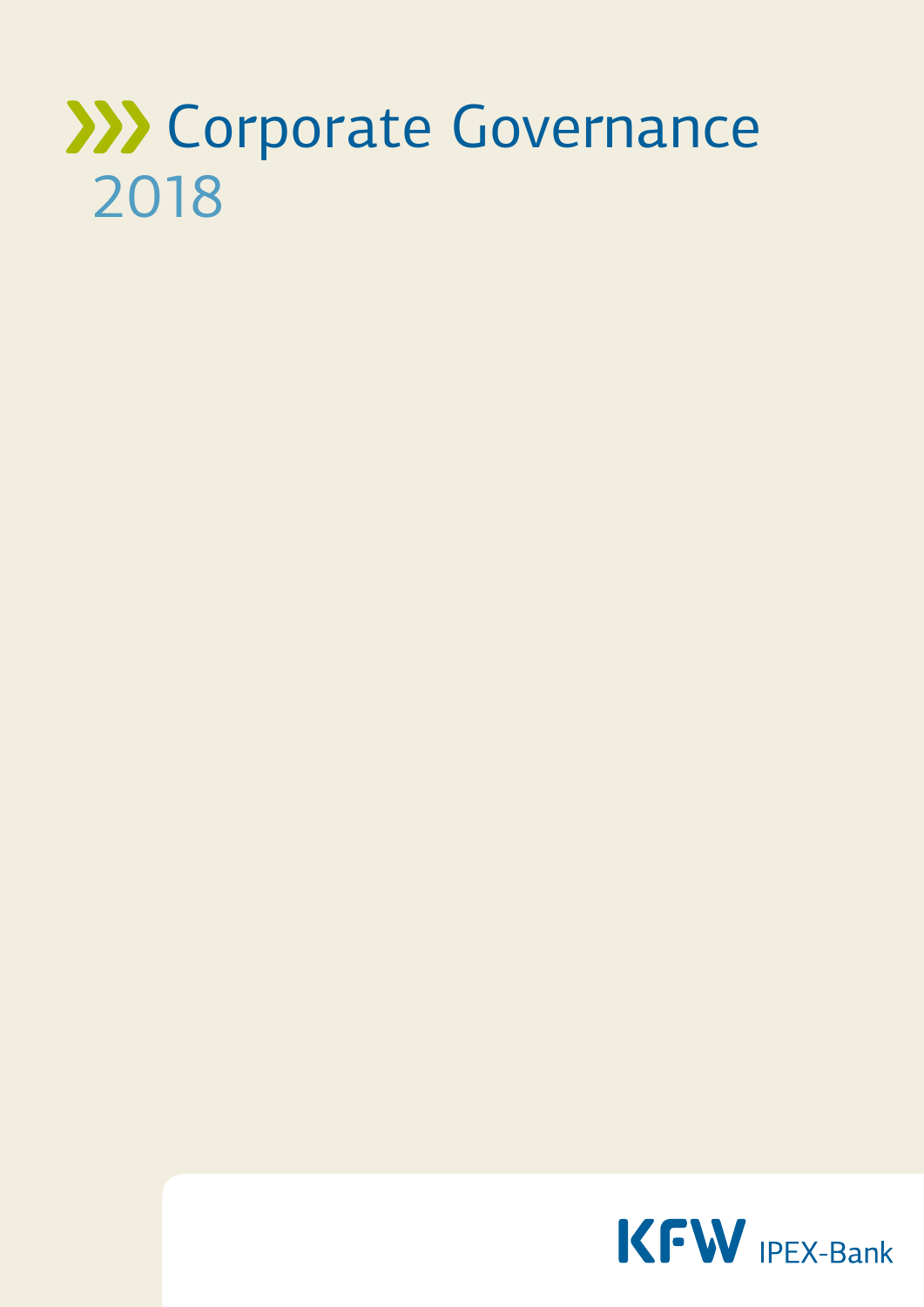# Corporate Governance Report

As a member of KfW Group, KfW IPEX-Bank GmbH (KfW IPEX-Bank) has committed itself to acting responsibly and transparently in an accountable manner. Both the Management Board and the Board of Supervisory Directors of KfW IPEX-Bank recognise the principles of the German Federal Government's Public Corporate Governance Code (PCGC) as applicable to KfW IPEX-Bank. A Declaration of Compliance with the recommendations of the PCGC was issued for the first time on 23 March 2011. Since then, any instances of non-compliance have been disclosed annually and explained.

KfW IPEX-Bank has operated since 1 January 2008 as a legally independent, wholly-owned subsidiary of KfW Group. Its rules and regulations (Articles of Association, Rules of Procedure for the Board of Supervisory Directors and its Committees, and Rules of Procedure for the Members of the Management Board) contain the principles of management and control by the bank's bodies.

#### **Declaration of compliance**

The Management Board and the Board of Supervisory Directors of KfW IPEX-Bank hereby declare: 'Since the last Declaration of Compliance submitted in March 2018, the recommendations of the Federal Government's Public Corporate Governance Code, as adopted by the Federal Government on 1 July 2009, have been and will continue to be fulfilled, with the exception of the following deviations.'

# **D&O insurance deductible**

KfW has concluded D&O insurance in the form of a group insurance policy which also provides insurance cover for members of the Management Board and the Board of Supervisory Directors of KfW IPEX-Bank. During the reporting period, in deviation from Clause 3.3.2 of the PCGC, these D&O insurance policies only provided for a deductible for members of the Management Board. This deductible complies with the provisions of Clause 3.3.2 of the PCGC.

#### **Delegation to committees**

The committees of the Board of Supervisory Directors of KfW IPEX-Bank essentially perform only preparatory work for the Board of Supervisory Directors.

The Loan Committee takes final loan decisions for financing transactions that exceed certain predefined limits; this is contrary to Clause 5.1.8 of the PCGC. This procedure is necessary for both practical and efficiency reasons. The delegation of loan decisions to a loan committee is standard practice at banks. It serves to accelerate the decision-making process and to consolidate technical expertise within the committee. The Chairman of the Executive Committee – and not the Board of Supervisory Directors as per Clause 4.4.4 of the PCGC – decides

on sideline activities exercised by the members of the Management Board.

# **Loans to members of bodies**

According to the Rules of Procedure for the Board of Supervisory Directors and its committees, KfW IPEX-Bank should not grant individual loans to members of the Board of Supervisory Directors. Although the employment contracts of the members of the Management Board do not include a prohibition clause in this regard, neither do they grant an explicit legal entitlement. However, to ensure equal treatment, this prohibition does not apply – in derogation of Clause 3.4 of the PCGC – to utilisation of promotional loans made available under KfW programmes. Due to the standardisation of lending and the principle of on-lending through applicants' own banks, there is no risk of conflicts of interest with regard to programme loans.

#### **Design of the Management Board's remuneration system**

In derogation of clauses 4.3.1 and 5.1.8 of the PCGC, remuneration for members of management is determined by the general shareholders' meeting after consultation with the Board of Supervisory Directors, in accordance with Section 5 (1) sentence 2 of the Articles of Association, rather than set by the supervisory body itself.

#### **Allocation of responsibilities**

The Management Board has adopted Rules of Procedure, after consulting with the Board of Supervisory Directors and with the shareholder's consent, which include regulations governing cooperation among the management. According to these rules the Management Board allocates responsibilities itself – without additional consent from the Board of Supervisory Directors, in deviation from Clause 4.2.2 of the PCGC, but with the shareholder's approval – in a schedule of responsibilities. This ensures that the Management Board has the flexibility it needs to make necessary changes so that responsibilities are divided up efficiently.

# **Cooperation between the Management Board and the Board of Supervisory Directors**

The Management Board and the Board of Supervisory Directors work together closely for the benefit of KfW IPEX-Bank. The Management Board, in particular the CEO, is in regular contact with the Chairman of the Board of Supervisory Directors. The Management Board discusses important matters concerning corporate governance and corporate strategy with the Board of Supervisory Directors. The Chairman of the Board of Supervisory Directors informs the Board of Supervisory Directors of any issues of major significance and convenes an extraordinary meeting if necessary.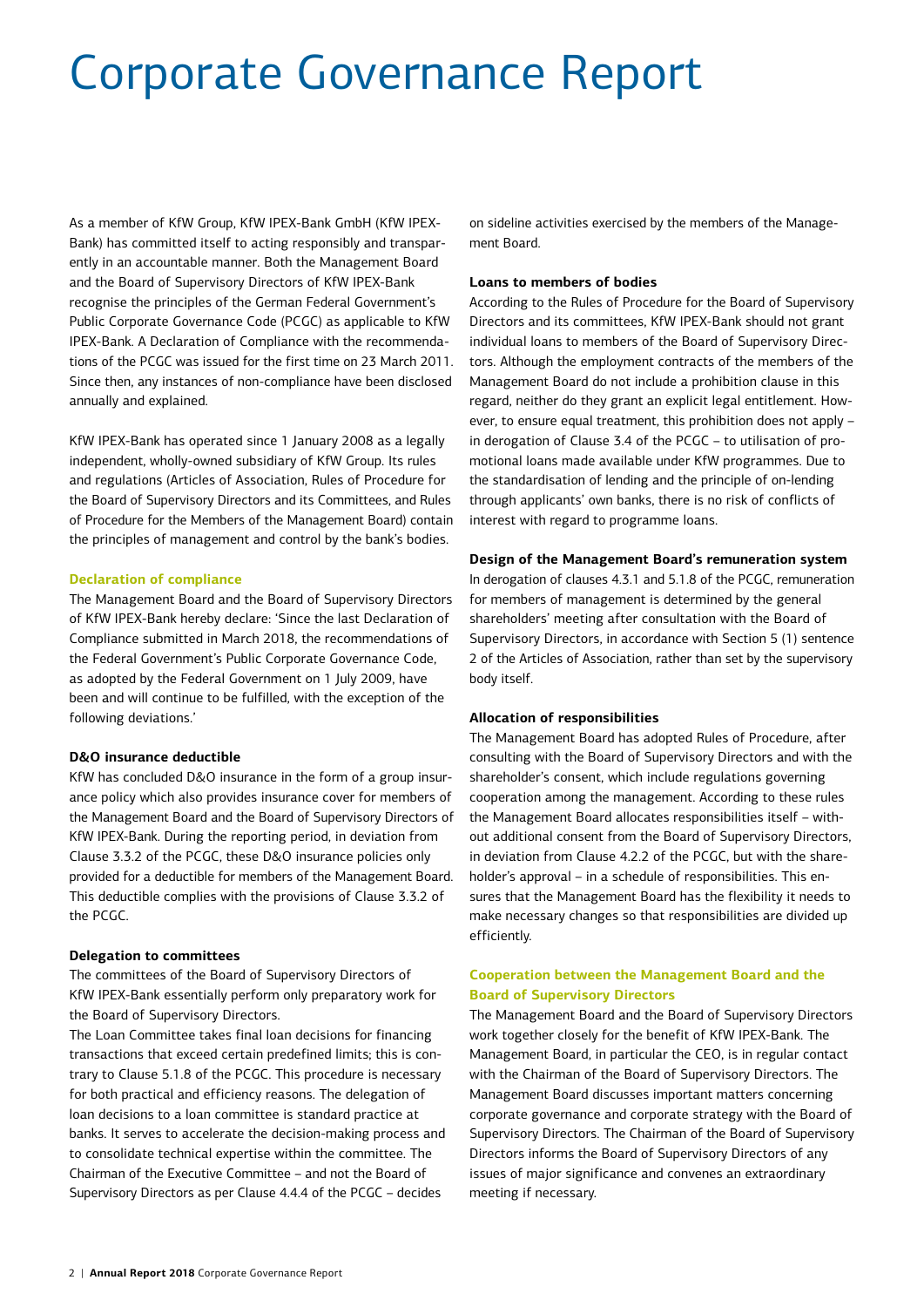During the reporting year, the Management Board informed the Board of Supervisory Directors in detail about all relevant matters regarding KfW IPEX-Bank, and particularly any matters concerning the bank's net assets, financial position and results of operations, its risk assessment, risk management, risk controlling and remuneration systems. In addition, they discussed the bank's overall business development and strategic direction.

#### **Management Board**

The members of the Management Board manage the activities of KfW IPEX-Bank with the appropriate due care and diligence of a prudent businessperson pursuant to the law, the Articles of Association and Rules of Procedure for the Members of the Management Board, as well as the decisions of the general shareholders' meeting and of the Board of Supervisory Directors. The allocation of responsibilities within the Management Board is governed by a schedule of responsibilities. The members of the Management Board were responsible for the following areas during the reporting year:

- Mr Klaus R. Michalak: Finance, IT, Products and Corporate Affairs including Compliance (CEO and CFO)
- Mr Andreas Ufer: Markets II and Treasury
- Mr Markus Scheer: Markets I
- Ms Claudia Schneider: Risk

The members of the Management Board are obliged to act in the best interests of KfW IPEX-Bank, may not consider personal interests in their decisions, and are subject to a comprehensive non-competition clause during their employment with KfW IPEX-Bank. The members of the Management Board must immediately disclose any conflicts of interest to the shareholder. No such situation occurred during the reporting year.

#### **Board of Supervisory Directors**

The company has a mandatory Board of Supervisory Directors in accordance with Section 1 (1)  $N^{\circ}$  3 of the German One-Third Participation Act (*Drittelbeteiligungsgesetz – DrittelbG*). The Board of Supervisory Directors advises and monitors the Management Board in the management of the bank.

In accordance with KfW IPEX-Bank's Articles of Association, the Board of Supervisory Directors has nine members: two representatives from KfW, two representatives from the Federal Government – one each from the Federal Ministry of Finance and the Federal Ministry for Economic Affairs and Energy – and two representatives from industry as well as three employee representatives. In accordance with the Rules of Procedure for the Board of Supervisory Directors and its committees, the latter is to be chaired by a representative of KfW. As the current

Chairman is Prof. Dr Joachim Nagel, this requirement is met. During the reporting year and as of 31 December 2018, the Board of Supervisory Directors included one female representative.

In accordance with the Rules of Procedure for the Board of Supervisory Directors and its Committees, adapted to the requirements of Section 25d (3) of the German Banking Act (*Kreditwesengesetz – KWG*), the members of the Board of Supervisory Directors may not include anyone who is on the management board of a company and also a member of more than two companies' administrative or supervisory bodies, or who is a member of more than four companies' administrative or supervisory bodies. However, pursuant to Section 64r (14) of the Banking Act, this rule does not apply to mandates for administrative and supervisory bodies already held by members of the Board of Supervisory Directors as at 31 December 2013. This 'grandfather clause' applies to two members of the Board of Supervisory Directors. In addition, the German Federal Financial Supervisory Authority (*Bundesanstalt für Finanzdienstleistungsaufsicht – BaFin*) may authorise a member of an administrative or supervisory body to assume an additional mandate. One member of the Board of Supervisory Directors has received such authorisation for an additional mandate. Members of the Board of Supervisory Directors should also not serve in an administrative, supervisory or consulting role for any significant competitors of the company. The members of the Board of Supervisory Directors complied with these recommendations during the reporting period. Conflicts of interest should be disclosed to the Board of Supervisory Directors. Where loans were submitted to the Loan Committee for approval, there was one case in which members abstained from the vote in order to avoid a conflict of interest. No member of the Board of Supervisory Directors participated in fewer than half of the board meetings during the reporting year.

#### **Committees of the Board of Supervisory Directors**

The Board of Supervisory Directors has established the following committees to fulfil its advisory and monitoring responsibilities in a more efficient manner.

The **Executive Committee** is responsible for personnel-related matters and the bank's management policies, as well as – insofar as necessary – preparation for the meetings of the Board of Supervisory Directors.

The **Remuneration Control** Committee is responsible for overseeing remuneration and ensuring that systems of remuneration for members of the Management Board and employees are appropriate.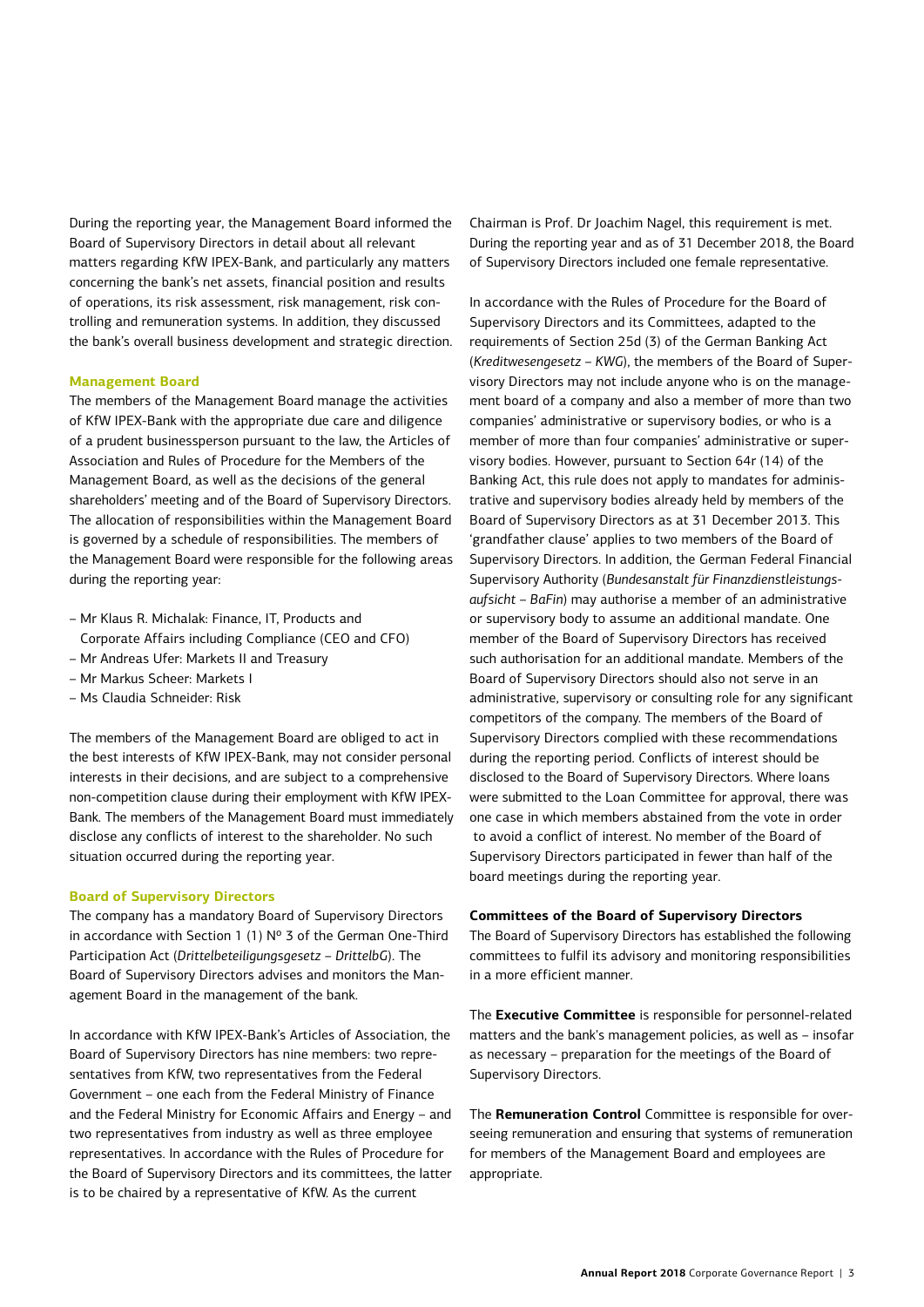The **Risk Committee** is responsible for risk-related issues. In particular, it advises the Board of Supervisory Directors on matters relating to risk tolerance and risk strategy.

The **Loan Committee** is responsible for loan-related issues. It takes final decisions on all loan-related matters for which the Management Board requires the approval of the Board of Supervisory Directors pursuant to the Articles of Association and/ or Rules of Procedure for the Members of the Management Board.

The **Audit Committee** is responsible for matters regarding accounting and risk management, as well as preparatory work for the issuance of the audit engagement and the establishment of audit priorities as part of the annual audit of the bank's financial statements. It discusses the quarterly reports and annual financial statements in preparation for meetings of the full Board of Supervisory Directors.

The chairs of the committees report to the Board of Supervisory Directors on a regular basis. The Board of Supervisory Directors has the right to change or rescind the competencies delegated to the committees at any time – with the exception of the competencies of the Remuneration Control Committee.

The Board of Supervisory Directors provides information about its work and that of its committees during the reporting year in its report. An overview of the members of the Board of Supervisory Directors and its committees is available on the website of KfW IPEX-Bank.

#### **Shareholder**

KfW-Beteiligungsholding GmbH owns 100% of the share capital of KfW IPEX-Bank. The general shareholders' meeting is responsible for all matters for which another governing body does not hold sole responsibility, either by law or by the Articles of Association. It is responsible in particular for the approval of the annual financial statements, for the determination of the amount available for payment of performance-based, variable remuneration within the company, for the appointment and removal of members of the Board of Supervisory Directors who are not employee representatives and of members of the Management Board, for the formal approval of their work at the end of each financial year, and for the appointment of the auditor.

#### **Supervision**

Since its spin-off, KfW IPEX-Bank has been fully subject to the provisions of the German Banking Act. With effect from 1 January 2008, BaFin granted the bank a licence to act as an IRBA (Internal Ratings-Based Approach) bank for rating corporates, banks, sovereigns and specialist financing transactions (elementary/ slotting approach). The bank uses the standard approach to calculate the regulatory capital requirements associated with operational risks. Due to the special status of KfW (in accordance with Section 2 (1)  $N^{\circ}$  2 of the German Banking Act. KfW is not considered a credit institution), there is a financial holding group within the meaning of Section 10a of the German Banking Act in conjunction with Article 11 ff. of the CRR, for which KfW IPEX-Bank is the superordinated undertaking. KfW IPEX-Bank has

incorporated KfW Beteiligungsholding GmbH into the consolidated group for regulatory reporting purposes as a subordinated undertaking within the meaning of Section 10a (1) sentence 3 of the German Banking Act.

#### **Protection of deposits**

With effect from 1 January 2008, BaFin assigned KfW IPEX-Bank to the statutory deposit guarantee scheme of the Association of German Public Banks (*Entschädigungseinrichtung des Bundesverbandes Öffentlicher Banken Deutschlands GmbH*). The bank is also a member of the deposit guarantee fund of the Association of German Public Banks (*Bundesverband Öffentlicher Banken Deutschlands e.V.*) on a voluntary basis.

#### **Transparency**

KfW IPEX-Bank provides all important information about itself and its annual financial statements on its website. The Communication department also regularly provides information regarding the latest developments at the bank. Annual Corporate Governance Reports including the Declaration of Compliance with the PCGC are always available on the website of KfW IPEX-Bank.

#### **Risk management**

Risk management and risk controlling are key responsibilities within the integrated risk/return management at KfW IPEX-Bank. Using the risk strategy, the Management Board defines the framework for the bank's business activities regarding risk tolerance and risk-bearing capacity. This ensures that KfW IPEX-Bank can fulfil its particular responsibilities with an appropriate risk profile in a sustainable, long-term manner. The bank's overall risk situation is analysed and documented comprehensively in monthly risk reports to the Management Board as well as by internal committees that meet on a regular basis, and decisions are taken on risk-related measures. The Board of Supervisory Directors is updated regularly on the bank's risk situation; it is provided with written reports on a monthly basis and with detailed information during meetings that take place on a quarterly basis.

#### **Compliance**

The success of KfW IPEX-Bank depends to a large extent on the trust of its shareholder, clients, business partners, employees and the general public in terms of its performance and, especially, its integrity. This trust is based not least on implementing and complying with the relevant legal and regulatory provisions and internal procedures, and all other applicable laws and regulations. The compliance organisation at KfW IPEX-Bank includes, in particular, measures for ensuring adherence to data protection requirements, securities compliance and compliance with financial sanctions, as well as measures for preventing money laundering, terrorist financing and other criminal activities, and for achieving an appropriate level of information security. There are corresponding binding rules and procedures that ensure the day-today implementation of such values and determine the associated corporate culture; these are continually updated to reflect the current legal and regulatory framework as well as market requirements. Compliance also encompasses regulatory compliance. Training sessions on all compliance-related issues are held on a regular basis for KfW IPEX-Bank employees.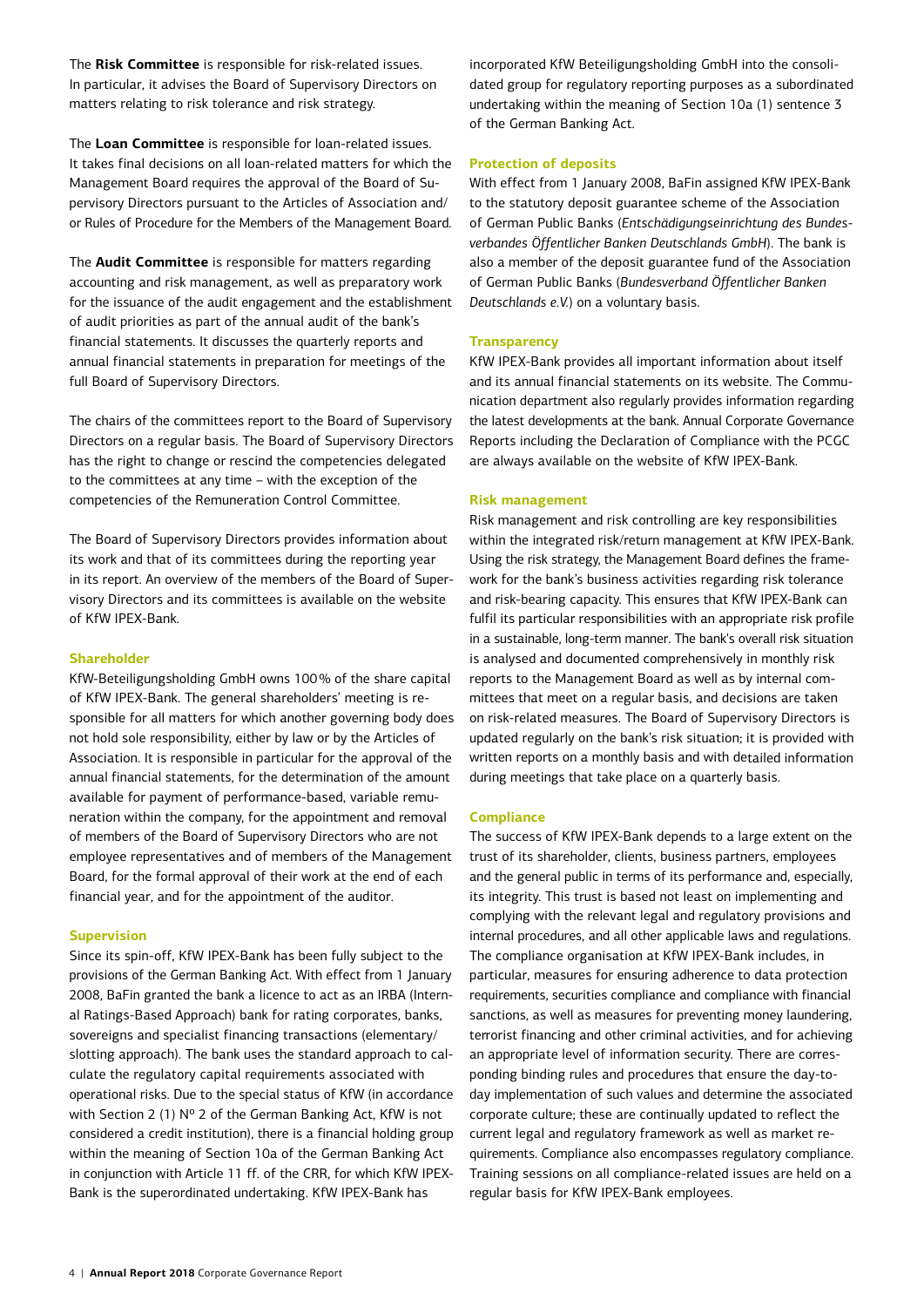#### **Accounting and annual audit**

On 13 February 2018, the general shareholders' meeting of KfW IPEX-Bank appointed Ernst & Young GmbH Wirtschaftsprüfungsgesellschaft as auditor of the financial statements for the 2018 financial year. The Board of Supervisory Directors had already issued the audit engagement to Ernst & Young on 1 December 2017, subject to it being appointed by the general shareholders' meeting, and determined the audit priorities with Ernst & Young on 25 October 2017. The bank and the auditor agreed that the Chairman of the Audit Committee would be informed without delay of any findings and incidents arising during the audit that could be of importance to the work of the Board of Supervisory Directors. It was furthermore agreed that the auditor would inform the Audit Committee Chairman if it identified any facts during the audit that would render the Declaration of Compliance with the PCGC incorrect, and/or record this in the audit report. A declaration of auditor independence was obtained.

#### **Efficiency review of the Board of Supervisory Directors**

The Board of Supervisory Directors has always regularly reviewed the efficiency of its activities. Since Section 25d (11) of the German Banking Act entered into force on 1 January 2014, the Board of Supervisory Directors has been obliged to evaluate itself and the Management Board on an annual basis. It performed its latest evaluation in the fourth quarter of 2018 on the basis of structured questionnaires. The overall outcome of the assessment was a score of 1.4. The Board of Supervisory Directors' selfevaluation does not indicate an urgent or acute need for any measures to be taken. The evaluation of the Management Board began at the end of 2018 and will be completed in the first quarter of 2019.

#### **Remuneration for the Management Board**

The remuneration system for the Management Board of KfW IPEX-Bank is intended to remunerate the members of the Management Board appropriately according to their roles and areas of responsibility and to take account of both individual performance and the performance of the bank. Management Board contracts are drawn up based on the 1992 version of the principles for the appointment of board members at German federal credit institutions (*Grundsätze für die Anstellung der Vorstandsmitglieder bei den Kreditinstituten des Bundes*). The contracts take PCGC requirements and further relevant legal provisions into account.

#### **Components of remuneration**

The remuneration of the Management Board consists of a fixed, annual base salary and a variable, performance-based bonus. All contracts are in accordance with Section 25a (5) of the German Banking Act in conjunction with the German Remuneration Ordinance for Institutions (*Institutsvergütungsverordnung – IVV*). The establishment of the variable, performance-based bonus component is based on an agreement regarding targets that is concluded with the Management Board by the shareholder – after consultation with the Board of Supervisory Directors – at the beginning of each year. This agreement includes financial, quantitative and qualitative targets for both the Group and the bank, targets specific to the areas of responsibility for each member of the Management Board, and also personal targets. In the subsequent years, in line with currently applicable legal requirements, the performance-based bonus, which is calculated according to the achievement of targets, is either paid out immediately – on a pro rata basis – or deferred. Deferred remuneration components are tracked by means of a 'bonus account'. These components are paid out on a pro rata basis over a holding period that is set in accordance with currently applicable legal requirements, provided that the legal requirements in this regard have been met. Beyond this holding period, it is possible for claims for deferred remuneration components to be reduced, up to and including their complete elimination, depending upon the bank's financial performance or as a result of any misconduct.

#### **Summary of total remuneration paid to members of the Management Board and of the Board of Supervisory Directors**

|                                               | 2018<br><b>EUR</b> in<br>thousands | 2017<br>EUR in<br>thousands | Change<br><b>EUR</b> in<br>thousands |
|-----------------------------------------------|------------------------------------|-----------------------------|--------------------------------------|
| Members of the Management Board               | 1,939                              | 1.946                       | $-7$                                 |
| Members of the Board of Supervisory Directors | 207                                | 224                         | $-17$                                |
| <b>Total</b>                                  | 2,146                              | 2,169                       | $-24$                                |

#### **Remuneration report**

The remuneration report describes the basic structure of the remuneration system for members of the Management Board and of the Board of Supervisory Directors; it also discloses the remuneration of the individual members. The level of remuneration for the Management Board and the Board of Supervisory Directors is disclosed in the notes to the financial statements.

For the 2015 financial year and subsequent financial years, the rules for payment of performance-based bonuses have been

amended in accordance with the relevant provisions of the Remuneration Ordinance for Institutions. According to these rules, 60% of the performance-based bonus is deferred and paid out over the payment period required by the Ordinance. Each 'annual tranche' of the payment (and the 40% tranche paid immediately) is divided into two components: 50% of the annual tranche is allocated to the 'cash component' and the remaining 50% to the 'sustainability component'. Unlike the cash component, the sustainability component is subject to an additional one-year 'holding period' before being paid out.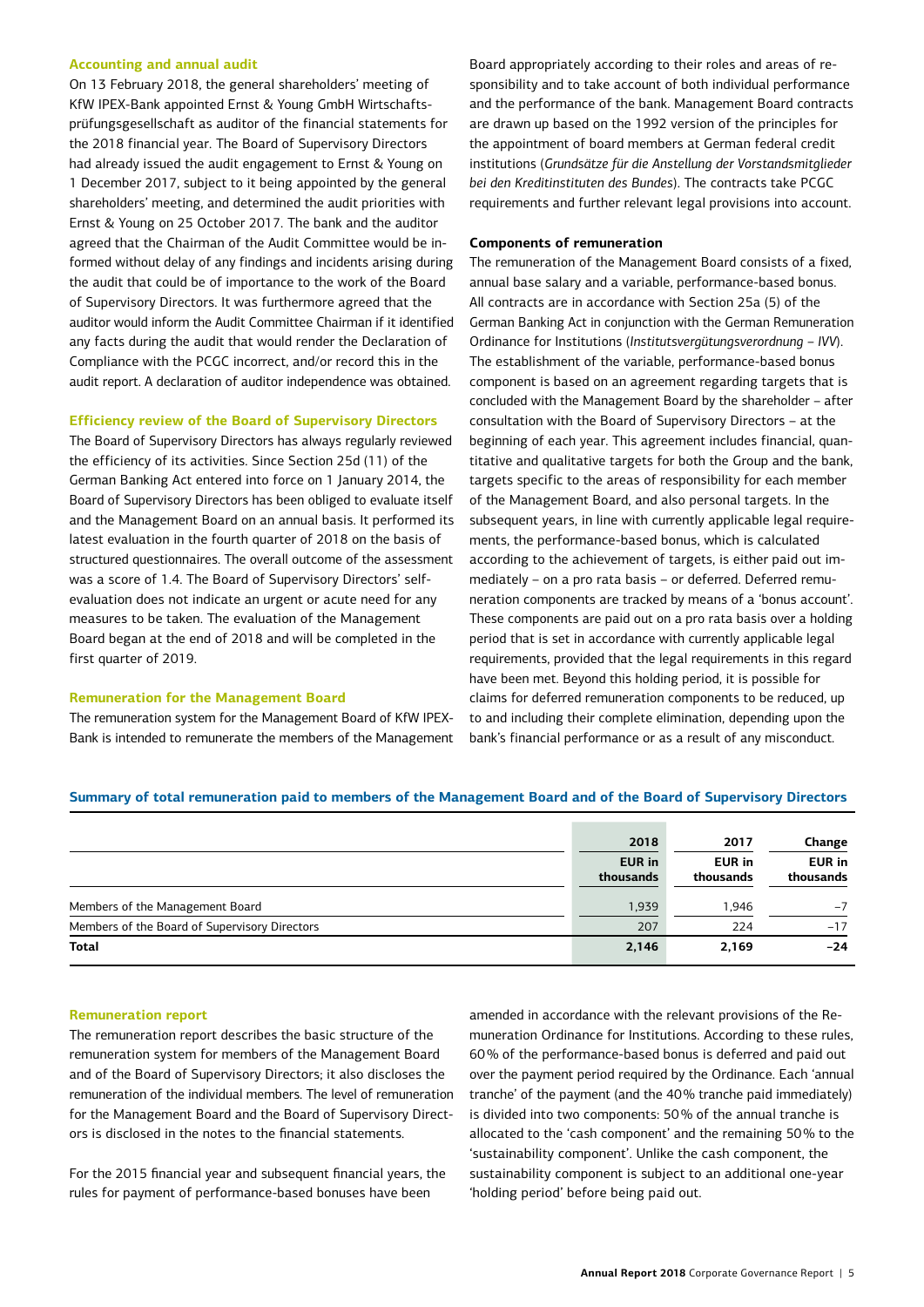The 'value' of the sustainability component of this variable remuneration may also increase or decrease over the course of the payment period. Depending on the bank's performance, both the cash and sustainability components may be cancelled in their entirety.

The overview below shows the total remuneration paid to the individual members of the Management Board, divided into fixed and variable remuneration components and other remuneration, as well as additions to pension provisions. The members' bonus accounts containing the deferred performance-based bonus components are also shown.

# **Annual remuneration paid to active members of the Management Board and additions to pension provisions during 2018 and 2017 in EUR thousands1)**

|                                 | Salary |                            | Variable<br>remuneration |                            | Other<br>remunera-<br>tion $3)$ |                            | <b>Total</b> |                            | <b>Bonus</b><br>account <sup>4)</sup> |                            | <b>Additions</b><br>to pension<br>provisions |                            |
|---------------------------------|--------|----------------------------|--------------------------|----------------------------|---------------------------------|----------------------------|--------------|----------------------------|---------------------------------------|----------------------------|----------------------------------------------|----------------------------|
|                                 | 2018   | 2017                       | 2018                     | 2017                       | 2018                            | 2017                       | 2018         | 2017                       | 2018                                  | 2017                       | 2018                                         | 2017                       |
|                                 |        | <b>EUR</b> in<br>thousands |                          | <b>EUR</b> in<br>thousands |                                 | <b>EUR</b> in<br>thousands |              | <b>EUR</b> in<br>thousands |                                       | <b>EUR</b> in<br>thousands |                                              | <b>EUR</b> in<br>thousands |
| Klaus R. Michalak<br>(CEO)      | 406    | 402                        | 92                       | 74                         | 15                              | 15                         | 513          | 491                        | 307                                   | 276                        | 288                                          | 278                        |
| Markus Scheer                   | 406    | 402                        | 76                       | 75                         | 25                              | 23                         | 506          | 501                        | 236                                   | 217                        | 641                                          | 418                        |
| Claudia Schneider <sup>2)</sup> | 406    | 312                        | 13                       |                            |                                 | 4                          | 426          | 316                        | 143                                   | 66                         | 334                                          | 95                         |
| Andreas Ufer                    | 406    | 402                        | 55                       | 37                         | 33                              | 32                         | 494          | 471                        | 227                                   | 187                        | 481                                          | 256                        |
| <b>Total</b>                    | 1,623  | 1,518                      | 236                      | 186                        | 80                              | 74                         | 1,939        | 1,779                      | 914                                   | 746                        | 1,744                                        | 1,047                      |

<sup>1)</sup> Rounding differences may occur in the table for computational reasons.

2) Appointed to the Management Board of KfW IPEX-Bank GmbH as of 17 March 2017.

<sup>3)</sup> This remuneration is presented in analogy with the figures stated in the Notes in accordance with Section 285 (9) of the German Commercial Code excluding employer benefits according to the German Social Insurance Act (*Sozialversicherungsgesetz*). These totalled EUR 52 thousand in 2018 (previous year: EUR 50 thousand).

4) As well as individual performance-based bonuses carried forward from previous years, the bonus account also includes the provision for bonuses for financial year 2018. In this financial year bonus components due for payment and carried forward were paid out partly with a reduction due to insufficient sustainable performance of KfW IPEX-Bank. There were no deductions for penalties.

# **Responsibilities**

The shareholder consults on the remuneration system for the Management Board, including its contractual elements, and reviews it regularly. It approves the remuneration system after consulting with the Board of Supervisory Directors. The most recent review of the system's appropriateness took place on 15 June 2018.

# **Contractual fringe benefits**

Other remuneration primarily includes contractual fringe benefits. The members of the Management Board of KfW IPEX-Bank are entitled to a company car for both business and private use. Costs incurred as a result of private use of a company car are borne by the members of the Management Board in accordance with currently valid tax legislation.

The members of the Management Board are insured under a group accident insurance policy. They are covered by two insurance policies for the risks associated with their activities on the bank's management bodies. The first provides liability insurance for monetary damages (D&O insurance) and the second offers supplemental legal protection for monetary damages. Both policies are group insurance policies. There is a deductible of 10% in relation to D&O insurance policies for the members

of the Management Board. Members of the Management Board of KfW IPEX-Bank acting in their management capacity are also protected by a special group legal expenses insurance policy for employees that covers criminal defence, which was taken out by KfW.

Other remuneration does not include remuneration received for the exercise of corporate mandates held and sideline activities performed by a member of the Management Board outside the Group with the approval of the competent bodies of KfW IPEX-Bank. The entire amount of such remuneration is considered personal income of members of the Management Board. In 2018, the members of the Management Board did not receive remuneration for exercising group mandates.

The members of the Management Board are entitled, as are all other members of the bank's staff, to participate in deferred compensation, a supplemental company pension plan involving deferred compensation payments deducted from salary, insofar as such a plan is generally offered.

In addition, contractual fringe benefits include the costs of security measures for residential property occupied by members of the Management Board; these costs are not reported under Other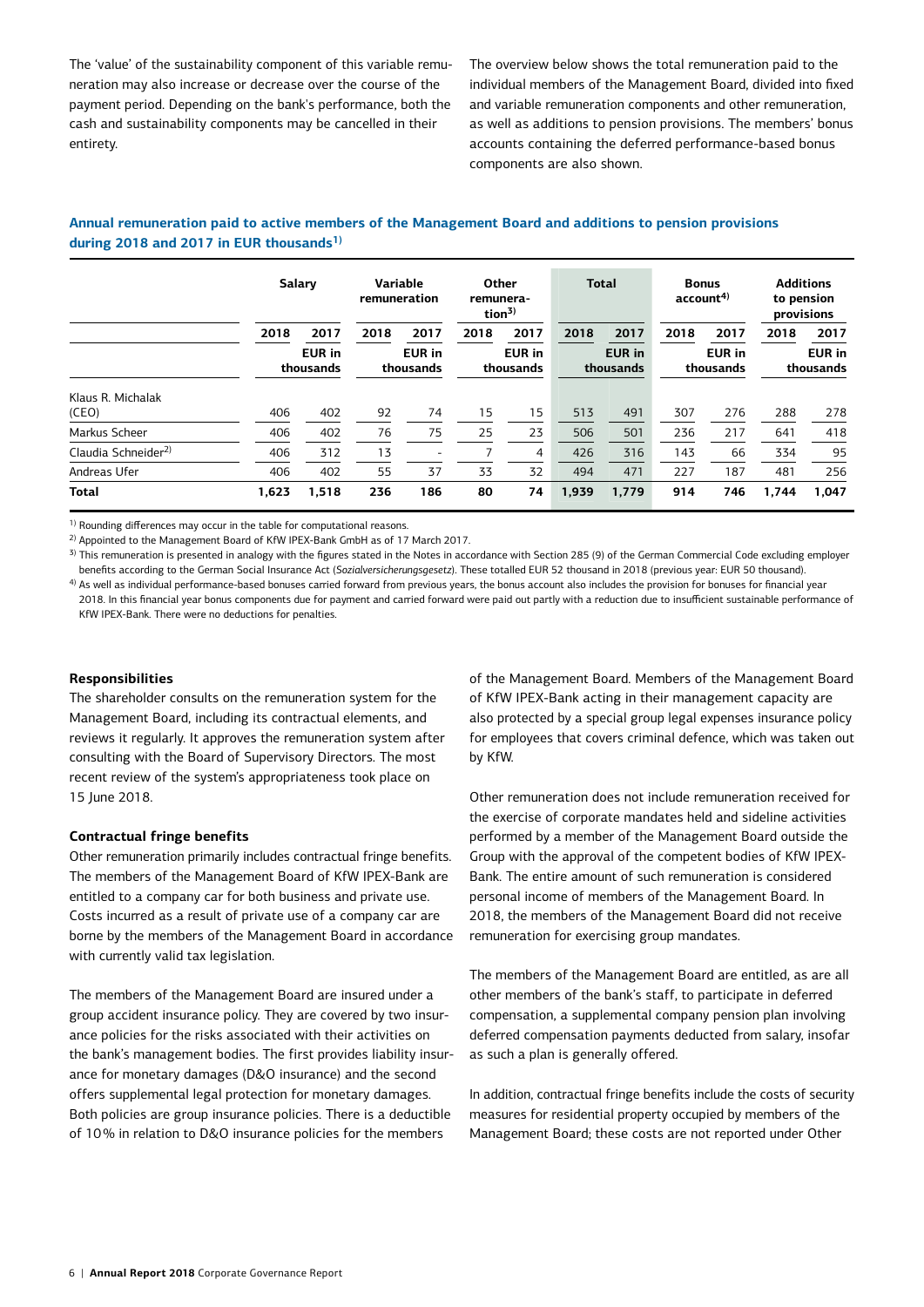remuneration but instead under Non-personnel expense. As in the previous year, the bank did not incur any costs for security measures in the 2018 financial year.

Contractual fringe benefits also comprise employer benefits as per the German Code of Social Law (*Sozialgesetzbuch – SGB*); in analogy to the figures in the Notes (Section 285 Clause 9 of the German Commercial Code [*Handelsgesetzbuch – HGB*]), these are not reported under Other remuneration. Contractual fringe benefits that cannot be granted tax-free are subject to taxation as non-cash benefits for members of the Management Board.

There were no outstanding loans to members of the Management Board in 2018.

# **Retirement pension payments and other benefits in the case of early retirement**

According to Section 5 (1) of the Articles of Association of KfW IPEX-Bank, the appointment of a member of the Management Board is not to extend beyond statutory retirement age. Board members who turn 65 and/or reach statutory retirement age and whose contract for serving on the Management Board has expired are entitled to retirement pension payments. One board member who was first appointed as a member of the Management Board prior to 2014 may, at his/her request, retire early when he/she reaches 63 years of age. Members of the Management Board are also entitled to retirement pension payments if their employment ends due to ongoing disability.

Pension commitments for Management Board members as well as for their surviving dependents are based on the 1992 version of the principles for the appointment of board members at German federal credit institutions. The PCGC is taken into account when contracts of employment are drawn up for members of the Management Board.

A severance payment cap has been included in the employment contracts of members of the Management Board in accordance with PCGC recommendations. This cap limits payments to a member of the Management Board following premature termination of employment without good cause as per Section 626 of the German Civil Code (*Bürgerliches Gesetzbuch – BGB*) to two years' annual salary or the remuneration including fringe benefits for the remainder of the contract, whichever is lower.

In principle, the maximum retirement pension entitlement for members of the Management Board equals 49% of the most recent gross salaries paid. In one case the entitlement amounts to 55%. The retirement pension entitlement increases over an individually agreed period by a fixed percentage with every year of service completed until the maximum pension entitlement is attained.

If the employment contract of a member of the Management Board is terminated or not extended for good cause pursuant to Section 626 of the Civil Code, the retirement pension entitlements will expire according to the legal principles established for employment contracts.

Retirement pension payments to former members of the Management Board totalling EUR 398 thousand were made in the 2018 financial year (previous year: EUR 174 thousand).

In addition, deferred performance-based bonuses totalling EUR 88 thousand (previous year: EUR 29 thousand) were paid to former members of the Management Board. As of 31 December 2018, further deferred bonus components of EUR 73 thousand remained in the bonus account (previous year: EUR 15 thousand).

Provisions for pension obligations for former members of the Management Board and their surviving dependents totalled EUR 12,785 thousand as of the end of the 2018 financial year (previous year: EUR 11,821 thousand).

# **Remuneration for the Board of Supervisory Directors**

The members of the Board of Supervisory Directors receive annual remuneration at a level determined by the general shareholders' meeting. The remuneration scheme was clarified by a shareholder resolution on 14 April 2018. According to its provisions, and unchanged from the previous year, the net annual remuneration for a member of the Board of Supervisory Directors is EUR 22,000, and the net annual remuneration for the Chairman is EUR 28,600.

Remuneration is earned on a pro rata basis when service is rendered for less than one year.

In addition, the members of the Board of Supervisory Directors receive a net fee of EUR 1,000 for each meeting of the Board of Supervisory Directors or of one of its committees that they attend. Members of the Board of Supervisory Directors can also claim, to a reasonable extent, reimbursement for travel and other miscellaneous expenses that they have incurred in the performance of their duties.

The representatives from KfW on the Board of Supervisory Directors of KfW IPEX-Bank have waived this remuneration and the meeting attendance fees since 1 July 2011 in accordance with a fundamental and permanent decision by the Executive Board of KfW to waive such remuneration for mandates exercised within the Group.

Details regarding the remuneration of the Board of Supervisory Directors during the 2018 and 2017 financial years are listed in the following tables; travel expenses and other miscellaneous expenses were reimbursed based upon receipts and are not included in this table.